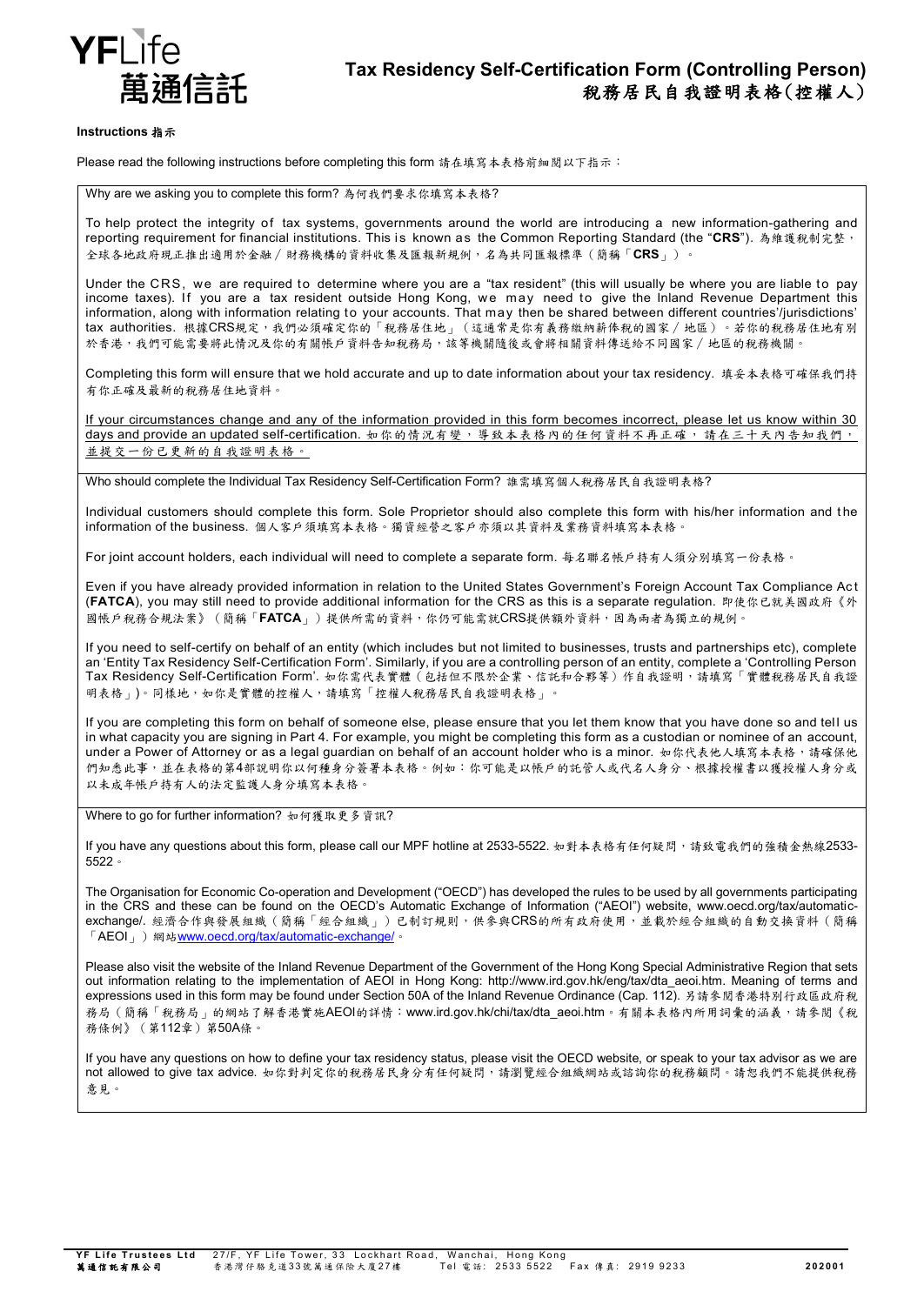

| Important Notes 重要提示:                                                                                                                                                                                                                                                                                                                                                                                                                                                                                                                                                                                                                                                                                                                                                                                                                                                                                                                                                                                                                       |                                                                                                         |                           |                                  |                 |  |                 |
|---------------------------------------------------------------------------------------------------------------------------------------------------------------------------------------------------------------------------------------------------------------------------------------------------------------------------------------------------------------------------------------------------------------------------------------------------------------------------------------------------------------------------------------------------------------------------------------------------------------------------------------------------------------------------------------------------------------------------------------------------------------------------------------------------------------------------------------------------------------------------------------------------------------------------------------------------------------------------------------------------------------------------------------------|---------------------------------------------------------------------------------------------------------|---------------------------|----------------------------------|-----------------|--|-----------------|
| This is a self-certification provided by an account holder to a reporting financial institution for the purpose of automatic exchange of financial<br>account information. The data collected may be transmitted by the reporting financial institution to the Inland Revenue Department for<br>transfer to the tax authority of another country/jurisdiction. 這是由帳戶持有人向申報金融/財務機構提供的自我證明,以作自動交換財務帳<br>戶資料用途。申報金融/財務機構可把收集所得的資料交給稅務局,稅務局會將資料轉交到另一國家/稅務管轄區的稅務當局。<br>A controlling person should report all changes in his/her tax residency status to the reporting financial institution. 如控權人的稅務居民身分<br>有所改變,應盡快將所有變更通知申報金融/財務機構。<br>All parts of the form must be completed (unless not applicable or otherwise specified). If space provided is insufficient, continue on<br>additional sheet(s). Information in fields/parts marked with (^) are required to be reported by the reporting financial institution to the Inland<br>Revenue Department. 除不適用或特別註明外,必須填寫這份表格所有部分。如這份表格上的空位不夠應用,可另紙填寫。在欄/部標有<br>記號(^)的項目為申報金融/財務機構須向稅務局申報的資料。 |                                                                                                         |                           |                                  |                 |  |                 |
| Part 1 第1部 - Identification of Controlling Person 控權人的身分識辨資料                                                                                                                                                                                                                                                                                                                                                                                                                                                                                                                                                                                                                                                                                                                                                                                                                                                                                                                                                                                |                                                                                                         |                           |                                  |                 |  |                 |
| (Complete a separate form for each controlling person.)<br>(每名控權人須分別填寫一份表格。)                                                                                                                                                                                                                                                                                                                                                                                                                                                                                                                                                                                                                                                                                                                                                                                                                                                                                                                                                                |                                                                                                         |                           |                                  |                 |  |                 |
| Name of Controlling Person                                                                                                                                                                                                                                                                                                                                                                                                                                                                                                                                                                                                                                                                                                                                                                                                                                                                                                                                                                                                                  |                                                                                                         |                           |                                  |                 |  |                 |
| 控權人的姓名                                                                                                                                                                                                                                                                                                                                                                                                                                                                                                                                                                                                                                                                                                                                                                                                                                                                                                                                                                                                                                      |                                                                                                         |                           | Title 稱謂: □ Mr 先生 □ Ms 女士        |                 |  |                 |
|                                                                                                                                                                                                                                                                                                                                                                                                                                                                                                                                                                                                                                                                                                                                                                                                                                                                                                                                                                                                                                             |                                                                                                         | <sup>^</sup> Last Name or |                                  | ^First or Given |  |                 |
|                                                                                                                                                                                                                                                                                                                                                                                                                                                                                                                                                                                                                                                                                                                                                                                                                                                                                                                                                                                                                                             | Surname 姓氏:                                                                                             |                           |                                  | Name 名字:        |  |                 |
|                                                                                                                                                                                                                                                                                                                                                                                                                                                                                                                                                                                                                                                                                                                                                                                                                                                                                                                                                                                                                                             | □                                                                                                       |                           | HKID card no. 香港身份證號碼:           |                 |  |                 |
| Hong Kong Identity Card or<br>Passport Number                                                                                                                                                                                                                                                                                                                                                                                                                                                                                                                                                                                                                                                                                                                                                                                                                                                                                                                                                                                               | □<br>Passport no. (ONLY applicable for person without HKID card,<br>please provide the place of issue.) |                           |                                  |                 |  |                 |
| 香港身份證或護照號碼                                                                                                                                                                                                                                                                                                                                                                                                                                                                                                                                                                                                                                                                                                                                                                                                                                                                                                                                                                                                                                  | 護照號碼 (僅供沒有香港身份證的人士填寫,請填寫簽發地點。)                                                                          |                           |                                  |                 |  |                 |
|                                                                                                                                                                                                                                                                                                                                                                                                                                                                                                                                                                                                                                                                                                                                                                                                                                                                                                                                                                                                                                             |                                                                                                         | Place of issue 簽發地點:      |                                  |                 |  |                 |
| <b>Current Residence Address</b><br>現時住址                                                                                                                                                                                                                                                                                                                                                                                                                                                                                                                                                                                                                                                                                                                                                                                                                                                                                                                                                                                                    | (e.g. Suite, Floor, Building, Street, District 例如:室、樓層、大廈、街道、地區):                                       |                           |                                  |                 |  |                 |
|                                                                                                                                                                                                                                                                                                                                                                                                                                                                                                                                                                                                                                                                                                                                                                                                                                                                                                                                                                                                                                             | ^City 城市:                                                                                               |                           |                                  |                 |  |                 |
|                                                                                                                                                                                                                                                                                                                                                                                                                                                                                                                                                                                                                                                                                                                                                                                                                                                                                                                                                                                                                                             | (e.g. Province, State 例如:省、州):                                                                          |                           |                                  |                 |  |                 |
|                                                                                                                                                                                                                                                                                                                                                                                                                                                                                                                                                                                                                                                                                                                                                                                                                                                                                                                                                                                                                                             | ^Country/Jurisdiction 國家 / 稅務管轄區:                                                                       |                           |                                  |                 |  |                 |
|                                                                                                                                                                                                                                                                                                                                                                                                                                                                                                                                                                                                                                                                                                                                                                                                                                                                                                                                                                                                                                             | Post Code/ZIP Code 郵政編碼 / 郵遞區號碼:                                                                        |                           |                                  |                 |  |                 |
|                                                                                                                                                                                                                                                                                                                                                                                                                                                                                                                                                                                                                                                                                                                                                                                                                                                                                                                                                                                                                                             | (e.g. Suite, Floor, Building, Street, District 例如:室、樓層、大廈、街道、地區):                                       |                           |                                  |                 |  |                 |
| <b>Mailing Address</b>                                                                                                                                                                                                                                                                                                                                                                                                                                                                                                                                                                                                                                                                                                                                                                                                                                                                                                                                                                                                                      |                                                                                                         |                           |                                  |                 |  |                 |
| 通訊地址<br>(Complete if different to the                                                                                                                                                                                                                                                                                                                                                                                                                                                                                                                                                                                                                                                                                                                                                                                                                                                                                                                                                                                                       | ^City 城市:                                                                                               |                           |                                  |                 |  |                 |
| above current residence<br>address)<br>(如通訊地址與上述現時住<br>址不同,填寫此欄)                                                                                                                                                                                                                                                                                                                                                                                                                                                                                                                                                                                                                                                                                                                                                                                                                                                                                                                                                                            | (e.g. Province, State 例如:省、州):                                                                          |                           |                                  |                 |  |                 |
|                                                                                                                                                                                                                                                                                                                                                                                                                                                                                                                                                                                                                                                                                                                                                                                                                                                                                                                                                                                                                                             | ^Country/Jurisdiction 國家 / 稅務管轄區:                                                                       |                           |                                  |                 |  |                 |
|                                                                                                                                                                                                                                                                                                                                                                                                                                                                                                                                                                                                                                                                                                                                                                                                                                                                                                                                                                                                                                             |                                                                                                         |                           | Post Code/ZIP Code 郵政編碼 / 郵遞區號碼: |                 |  |                 |
| ^Date of Birth 出生日期                                                                                                                                                                                                                                                                                                                                                                                                                                                                                                                                                                                                                                                                                                                                                                                                                                                                                                                                                                                                                         |                                                                                                         |                           |                                  |                 |  | (mm月/dd日/yyyy年) |

| Part 2^ 第2部^-The Entity Account Holder(s) of which you are a controlling person 你作為控權人的實體帳戶持有人<br>(Enter the name of the entity account holder of which you are a controlling person. 每名控權人須分別填寫一份表格。) |                                             |  |  |
|--------------------------------------------------------------------------------------------------------------------------------------------------------------------------------------------------------|---------------------------------------------|--|--|
| Entity 實體                                                                                                                                                                                              | Name of the Entity Account Holder 實體帳戶持有人名稱 |  |  |
| (1)                                                                                                                                                                                                    |                                             |  |  |
| (2)                                                                                                                                                                                                    |                                             |  |  |
| (3)                                                                                                                                                                                                    |                                             |  |  |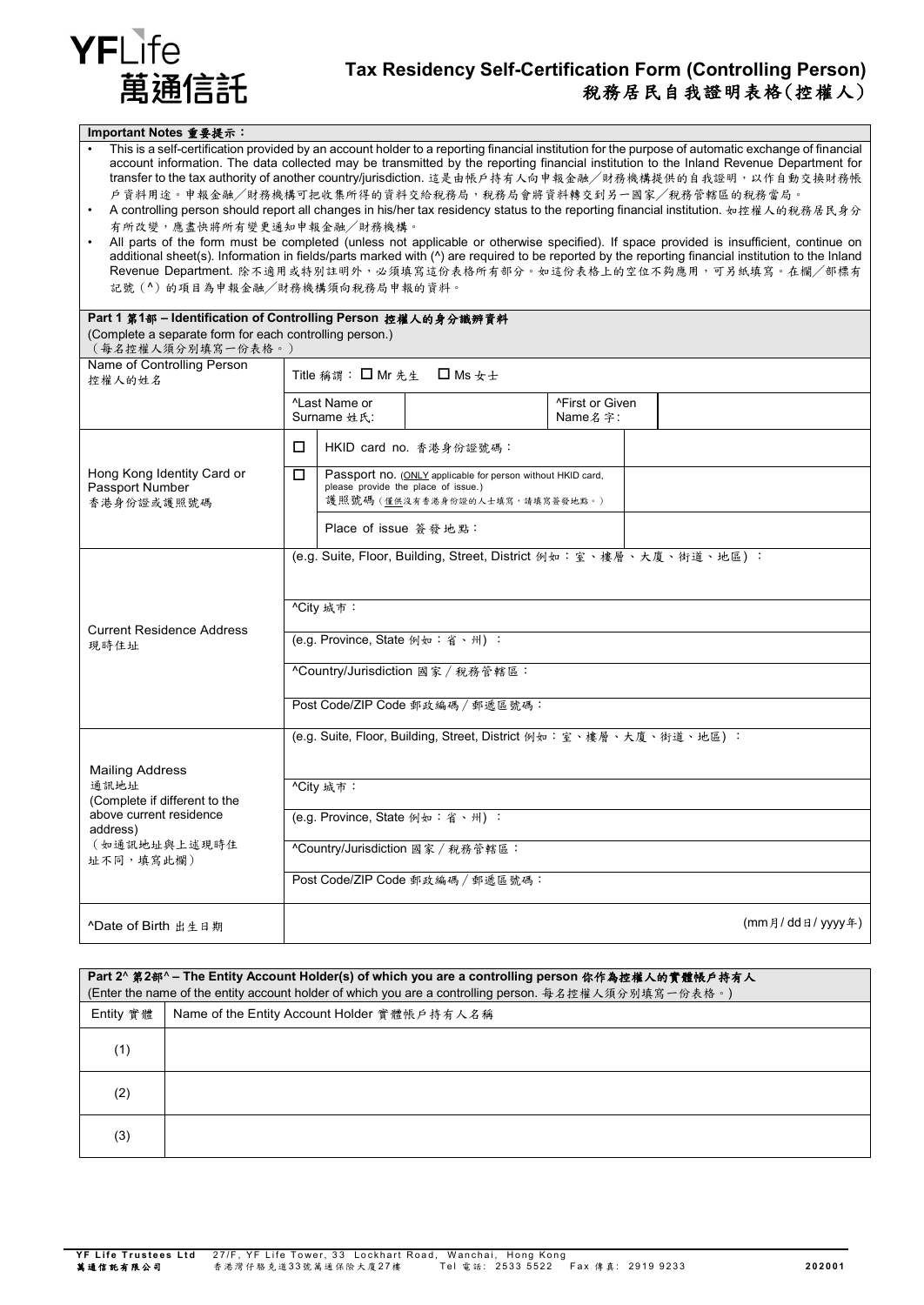

### **Tax Residency Self-Certification Form (Controlling Person)** 稅務居民自我證明表格(控權人)

**Part 3**^ **– Jurisdiction of Residence and Taxpayer Identification Number or its Functional Equivalent ("TIN")** 第**3**部^ **–** 居留司法管轄區及稅務編號或具有等同功能的識辨編號(以下簡稱「稅務編號」)

(1) My Tax Residence is Hong Kong ONLY, with no tax residence in any other jurisdictions or countries (and my HKID number is my TIN). 本人之稅務居住地只有香港,及沒有處於任何其他司法管轄區或國家的稅務居住地(而我的香港身份證號碼是我的稅務編號)。 Please tick one. 請選一項。

Yes 是 (you may skip (2). 你可略過 (2)。)

No 否 (please complete (2). 請填寫(2)。)

(2) Complete the following table indicating 提供以下資料,列明:

(a) each country/jurisdiction (including Hong Kong) where the controlling person is a resident for tax purposes; and 控權人作為稅務居 民的國家╱司法管轄區(包括香港);及

(b) the controlling person's TIN for each country/jurisdiction indicated. 該國家╱稅務管轄區發給控權人的稅務編號。 Indicate all (not restricted to five) the jurisdictions of residence. 列出所有 (不限於5個)居留司法管轄區。

If the controlling person is a tax resident of Hong Kong, the TIN is the Hong Kong Identity Card Number (HKID). 如控權人是香港稅務居 民,稅務編號是控權人的香港身份證號碼。

If a TIN is unavailable, provide the appropriate reason A, B or C 如沒有提供稅務編號,,必須填寫合適的理由:

| # | Reason 理由 A                    | The country/jurisdiction where the controlling person is a resident for tax purposes does not issue TINs to its                                                                                    |
|---|--------------------------------|----------------------------------------------------------------------------------------------------------------------------------------------------------------------------------------------------|
|   |                                | residents. 控權人的國家/稅務管轄區並沒有向其居民發出稅務編號。                                                                                                                                                              |
|   | Reason 理由 B                    | The controlling person is unable to obtain a TIN. Explain why the controlling person is unable to obtain a TIN<br>if you have selected this reason. 控權人不能取得稅務編號。如選取這一理由,解釋控權人不能取得稅務編號              |
|   |                                | 的原因。                                                                                                                                                                                               |
|   | Reason $\mathbb{H}$ $\oplus$ C | TIN is not required. Select this reason only if the authorities of the country/jurisdiction of tax residence do not<br>require the TIN to be disclosed. 控權人毋須提供稅務編號。國家/稅務管轄區的主管機關不需要控權人披露<br>稅務編號。 |

| Country/Jurisdiction of Tax<br>Residence <sup>^</sup><br>國家/稅務管轄區^ |  | TIN <sup>^</sup><br>稅務編號^ | Enter Reason A, B or C#<br>if no TIN is available<br>如沒有提供稅務編號,<br>填寫理由A、B或C# | Explain why the controlling person is unable to<br>obtain a TIN if you have selected Reason B<br>如選取理由B,解釋控權人<br>不能取得税務編號的原因 |
|--------------------------------------------------------------------|--|---------------------------|-------------------------------------------------------------------------------|------------------------------------------------------------------------------------------------------------------------------|
|                                                                    |  |                           |                                                                               |                                                                                                                              |
| 2                                                                  |  |                           |                                                                               |                                                                                                                              |
| 3                                                                  |  |                           |                                                                               |                                                                                                                              |
| 4                                                                  |  |                           |                                                                               |                                                                                                                              |
| 5                                                                  |  |                           |                                                                               |                                                                                                                              |

If you have any foreign indicia (e.g. nationality, place of birth, residential address/correspondence/office address, contact number, etc…), please provide your explanation for not being a tax resident of the country/jurisdiction. 如果您有任何外籍標記(例如:國籍、出生地點、 .<br>住宅/通訊/辦公地址、聯繫電話等),請在以下方框內解釋不屬於此國家/司法管轄區的稅務居民之原因。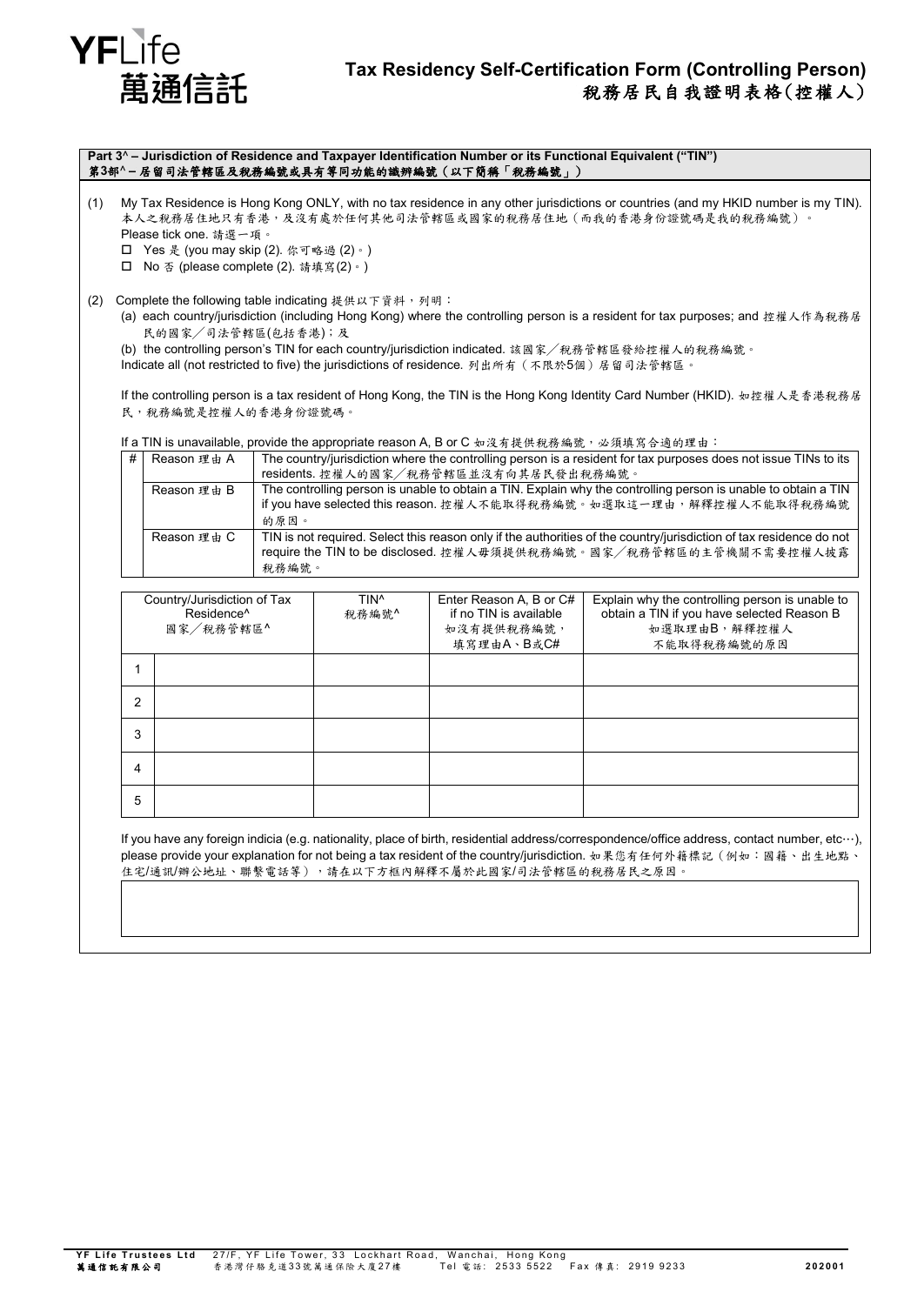

## **Tax Residency Self-Certification Form (Controlling Person)** 稅務居民自我證明表格(控權人)

| Part 4^ - Type of Controlling Person (Tick the appropriate box to indicate the type of controlling person for each entity stated in Part 2.)<br>第4部^-控權人的類別(就第2部所載的每個實體,在適當方格內加上√號,指出控權人就每個實體所屬的控權人類別) |                                                                                                                                                                                                                       |                      |                     |                     |
|--------------------------------------------------------------------------------------------------------------------------------------------------------------------------------------------------------|-----------------------------------------------------------------------------------------------------------------------------------------------------------------------------------------------------------------------|----------------------|---------------------|---------------------|
| <b>Type of Entity</b><br>實體類別                                                                                                                                                                          | <b>Type of Controlling Person</b><br>控權人類別                                                                                                                                                                            | Entity (1)<br>實體 (1) | Entity (2)<br>實體(2) | Entity (3)<br>實體(3) |
| Legal Person 法人                                                                                                                                                                                        | Individual who has a controlling ownership interest (i.e. more than<br>25% of issued share capital)<br>擁有控制股權的個人(即擁有超過百分之二十五的已發行股本)                                                                                   | П                    | □                   | □                   |
|                                                                                                                                                                                                        | Individual who exercises control/is entitled to exercise control through<br>other means (i.e. more than 25% of voting rights)<br>以其他途徑行使控制權或有權行使控制權的個人(即擁有超過百分之<br>二十五的表決權)                                           | $\Box$               | п                   | П                   |
|                                                                                                                                                                                                        | Individual who holds the position of senior managing official/<br>exercises ultimate control over the management of the entity<br>擔任該實體的高級管理人員/對該實體的管理行使最終控制權的個人                                                      | $\Box$               | □                   | □                   |
| Trust 信託                                                                                                                                                                                               | Settlor 財產授予人                                                                                                                                                                                                         | $\Box$               | $\Box$              | $\Box$              |
|                                                                                                                                                                                                        | Trustee 受託人                                                                                                                                                                                                           | $\Box$               | $\Box$              | $\Box$              |
|                                                                                                                                                                                                        | Protector or enforcer 保護人或執行人                                                                                                                                                                                         | $\Box$               | $\Box$              | $\overline{\Box}$   |
|                                                                                                                                                                                                        | Beneficiary or member of the class of beneficiaries<br>受益人或某類別受益人的成員                                                                                                                                                  | $\Box$               | $\Box$              | □                   |
|                                                                                                                                                                                                        | Other (e.g. individual who exercises control over another entity being<br>the settlor/trustee/protector or enforcer/beneficiary)<br>其他(例如:如財產授予人/受託人/保護人或執行人/受益人為另一實<br>體,對該實體行使控制權的個人)                               | $\Box$               | п                   | п                   |
| Legal Arrangement other<br>than Trust                                                                                                                                                                  | Individual in a position equivalent/similar to settlor<br>處於相等/相類於財產授予人位置的個人                                                                                                                                          | $\Box$               | $\Box$              | $\Box$              |
| 除信託以外的法律安排                                                                                                                                                                                             | Individual in a position equivalent/similar to trustee<br>處於相等/相類於受託人位置的個人                                                                                                                                            | □                    | □                   | П                   |
|                                                                                                                                                                                                        | Individual in a position equivalent/similar to protector or enforcer<br>處於相等/相類於保護人或執行人位置的個人                                                                                                                          | $\Box$               | □                   | □                   |
|                                                                                                                                                                                                        | Individual in a position equivalent/similar to beneficiary or member of<br>the class of beneficiaries<br>處於相等/相類於受益人或某類別受益人的成員位置的個人                                                                                   | $\Box$               | п                   | п                   |
|                                                                                                                                                                                                        | Other (e.g. individual who exercises control over another entity being<br>equivalent/similar to settlor/trustee/protector or enforcer/beneficiary)<br>其他(例如:如處於相等/相類於財產授予人/受託人/保護人或執行人/<br>受益人位置的人為另一實體,對該實體行使控制權的個人) | $\Box$               | □                   | П                   |

#### **Part 5** 第**5**部 **– Personal Information Collection Statement** 收集個人資料聲明

The information provided by Participating Employers or Members of the Scheme on this form or other forms prescribed by YF Life Trustees Limited ("Trustee") and details of any transactions or dealings by such Participating Employers or Members may be held by the Trustee for the purposes of processing their participation in the Scheme and providing administrative, computer or any other services as may be considered necessary in connection with the MPF operation, and may also be used for observing any legal, governmental or regulatory requirements of any relevant jurisdiction (including any disclosure or notification requirements to which any recipient of the data is subject) and for providing information for the dispatch of information on MPF products or services from the Trustee. Please note that failure to provide any information requested by the Trustee may result in the Trustee not being able to process your process your participation in the Scheme. Your personal information collected by or held by the Trustee may be transferred or disclosed by the Trustee to any of the following persons (whether within or outside Hong Kong) for the purposes as specified above or to governmental∕regulatory bodies (whether within or outside Hong Kong) for them to carry out their governmental / regulatory functions: (1) The Trustee group companies and their associated / affiliated companies; (2) governmental / regulatory bodies and law enforcement agencies; and (3) crime prevention organisations and their members/participants; and (4) service providers and selected persons which are under a duty of confidentiality to the Trustee. Participating Employers and Members have a right to require access to and correction of their company or personal data or to request that their company or personal data not be used for direct marketing purposes by giving written notice to the Trustee at the address at 27/F, 33 Lockhart Road, Wanchai, Hong Kong. The Trustee may charge a reasonable fee for the processing of such request. 多與僱主或計劃成員在本表格或在萬通信託有限公司(下稱「受託人」)所指定表格提供的資料及該等人士的交易詳情可由受託人保留,以作為 批核參加本計劃申請之用途,並可用作提供行政、電腦或其他因強積金運作而需要的服務,並可用作遵行任何有關適用司法管轄區的法律、政

府或監管規定(包括任何人所收取到的資料披露及通知規定);及提供受託人用作發放其強積金產品或服務資料。請注意,閣下必須提供受託 人所需的個人資料,否則,受託人將不能處理閣下之參加本計劃申請。受託人可能為達到上述目的或讓政府/監管機構(不論在香港或海外) 執行其職務而向以下任何一方(不論在香港或海外)轉移或透露由受託人收集或持有屬於閣下的個人資料:(1)受託人集團成員公司及其關聯或 相關公司;(2)政府部門或監管機構和執法機構;及(3)防犯罪組織及其會員∕參與者;及(4)與受託人有保密協議的服務提供者及其他人士。參 與僱主和計劃成員有權查閱及更正其公司或個人資料,關下可致函受託人要求其公司或個人資料不得使用於直接促銷用途,並呈交至香港灣仔 駱克道33號27樓。處理上述要求時,受託人可能會收取合理費用。